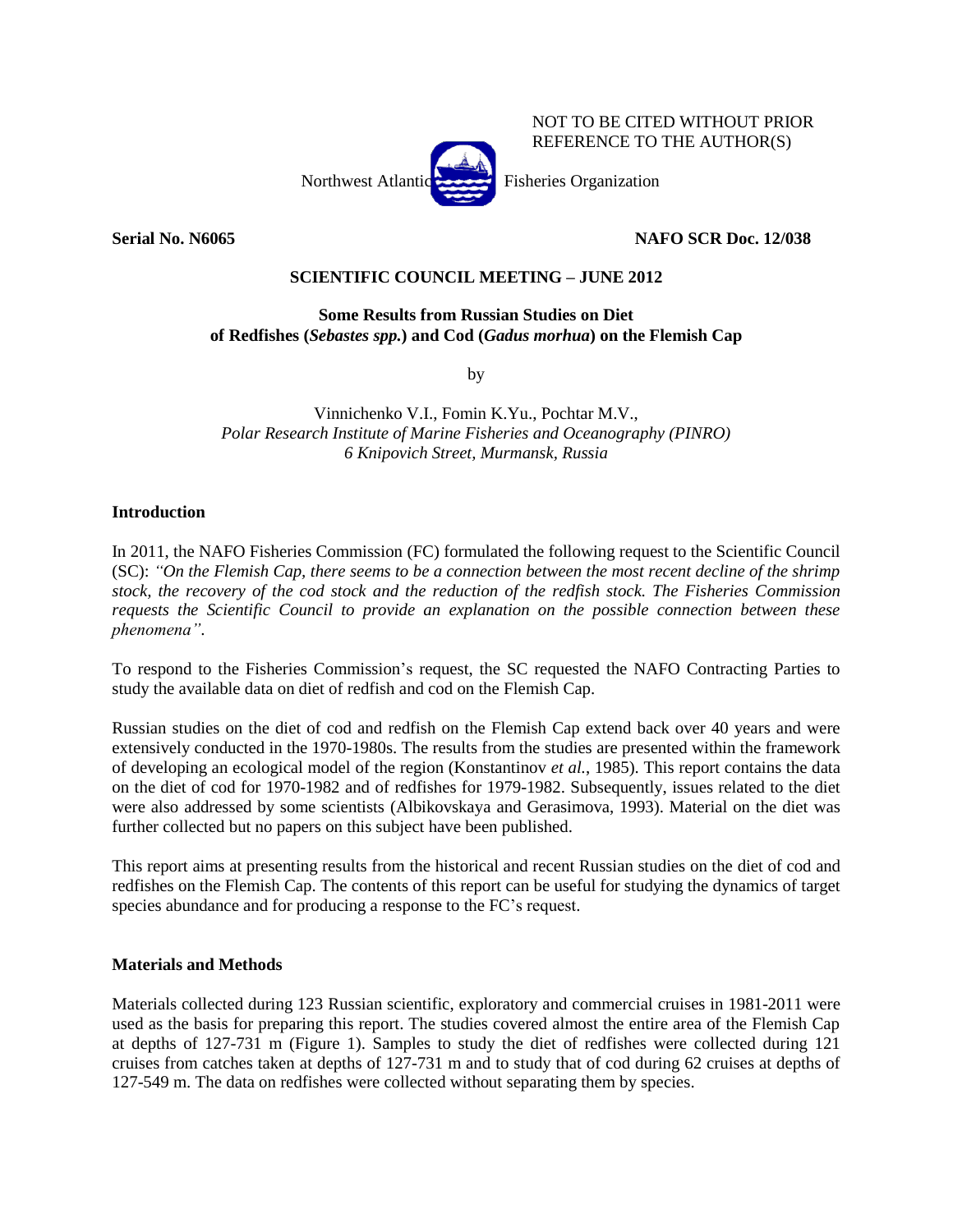Various bottom trawl designs, both Russian and foreign, were used. Research vessels used trawls having a minimum mesh size of 16-24 mm (Bulatova and Chumakov, 1986) and a minimum mesh size in trawls used by exploratory and commercial trawlers was 130 mm. Coordinates at the start point of the tow (the point of the trawl set) were identified as sample positions. The data were filtered taking peculiarities of fish distribution into account. Data on trawling at depths 250-1000 m were used for redfishes, and at depths of 120-600 m for cod. A proportion of the data that did not meet those requirements was relatively low and made approximately 10% of the total volume of data.

The materials were collected in accordance with Russian guidelines and methods (Anon, 1974; Anon, 2004) to identify the following parameters:

- feeding intensity;
- a proportion of fish feeding;
- prey species composition;
- frequency of occurrence of prey organisms.

The feeding intensity was analyzed based on a visual estimation of the stomach fullness using the following five-unit scale:

0 – empty stomach, excluding mucus and water;

1- very loose stomach, there are one or several small organisms in the stomach, there is no food in the major part of the stomach, the stomach walls contracted. The stomach looks empty.

2 – loose stomach, the stomach walls contracted, the entire stomach cavity is not full with stomach contents;

3 – full stomach, the stomach is filled with prey, but there are gastric folds;

4 – stretched stomach, there are no gastric folds, the stomach walls are stretched in such a manner that prey can be seen;

5 – inverted stomachs.

The mean index for stomach fullness (MISF) calculated as a weighted average for indices of fullness of all the stomachs dissected excluding inverted stomachs.

A proportion of feeding fish was calculated as a ratio of the number of stomachs containing prey to the total number of stomachs dissected excluding inverted ones.

Frequency of occurrence of each prey organism was estimated as its proportion (%) to the total number of all the prey items recorded.

Studies on the diet of redfishes are associated with additional difficulties resulting from a partial or entire rejection of food from the stomach due to a substantial change in pressure which occurs when the trawl is hauled up from great depth to the surface. Moreover, this also explains why stomachs in many redfishes are often inverted. This phenomenon was relatively rare observed in cod. Records on stomachs inverted were not used in the calculations in all cases.

The systematic status of prey items was identified to the lowest taxonomical level possible.

In total, 47,953 stomachs of redfishes and 12,315 stomachs of cod were studied during the entire period of investigations. Representativeness of the material collected by years differed considerably. The number of the stomachs of redfishes studied varied from 8 in 1998 to 5,858 in 2008, and those of cod ranged from 30 in 2005 to 1,712 in 1982. Moreover, no samples to study the diet were collected during some years. The material years yielding 100 stomachs or more was used to reduce the likelihood of errors occurring due to the lack of primary data and to study temporal dynamics of feeding.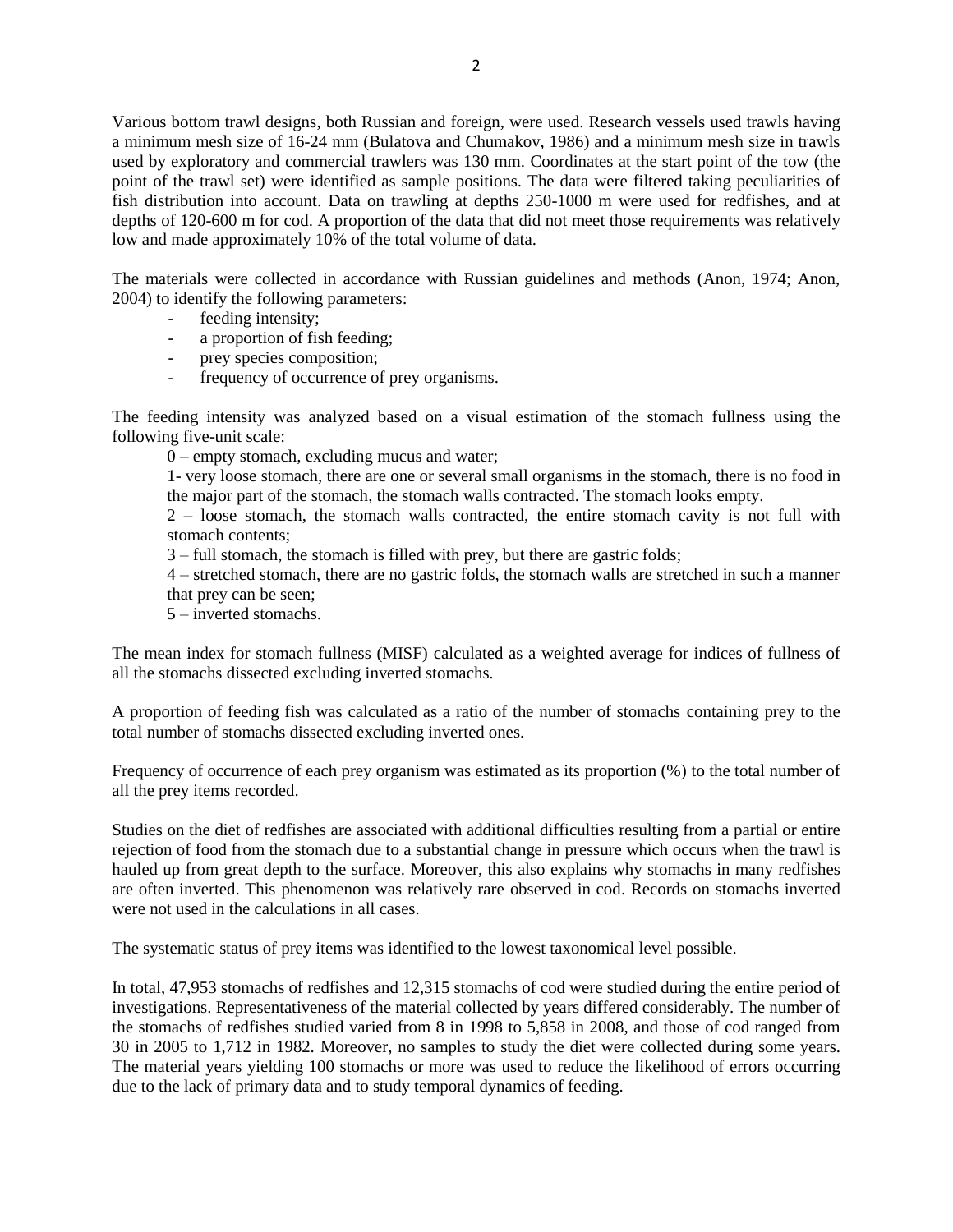#### **Results**

#### Redfishes

According to the data collected over the entire period of studies, food in the stomachs of redfish was recorded in 28.1% of the total number of observations. The diet of redfishes was rather diverse and included about 40 prey items where crustaceous occurred most often, i.e. calanus, shrimps, euphausiids and amphipods (Table 1).

In the 1980s, calanus and shrimps were the main prey items (Table 2 and Figure 2). In the 1990s and early 2000s, the value of calanus in the diet decreased while occurrence of shrimps remained unchanged.

From 2002, a proportion of calanus in the stomachs of redfishes increased again and they dominated in the diet of redfishes for most of the subsequent five year period. From 2005, shrimps in the diet of redfishes decreased and the minimum was recorded in 2010-2011 (Table 2 and Figure 2). Redfishes mainly preyed on amphipods and various fish species, including own juveniles.

The feeding intensity in redfishes was on the whole low. The MISF ranged from 0 to 2.3 (Table 3 and Figure 2) and averaged 0.7 for the whole period of observations. The lowest amount of food in the stomachs was recorded in 1982-1987 when the MISF did not exceed 0.3. Some increase in the feeding intensity was observed in 1989-1990, then however it decreased again and remained low during subsequent 8 years (Table 3 and Figure 2). In the late 1990s, the redfish condition factor somewhat increased and the average stomach fullness index was mainly 0.7-1.2 further on.

An attempt to find a relationship between the feeding intensity of redfishes and occurrence of shrimps in their stomachs was not successful (Figure 2).

## Cod

According to the data available for the entire period of observations, food was found in 67% of the cod stomachs studied. There were 50 prey items in cod diet. Redfishes, amphipods and shrimps frequently occurred most frequently in their stomachs (Table 4).

In the 1980s, amphipods and redfishes were mainly in the cod ration (Table 5 and Figure 3). In the early 1990s, occurrence of shrimps and redfishes in cod stomachs increased but then amphipods were predominant in stomachs during several years. From 2001, shrimps and redfishes again were predominant prey species for cod (Table 5 and Figure 3).

The feeding intensity was generally low - the MISF mainly ranged from 1.0 to 1.6 (Table 6 and Figure 3) – excluding 1981, 1990, 1998 and 2005-2008 when the feeding intensity increased while MISF was 2.00- 2.8.

A relationship between the feeding intensity in cod and occurrence of redfishes and shrimps in the cod stomachs was not found (Figure 3).

#### **Discussion**

Results from the previous studies (Anisimova, Lavrovskiy, 1983) suggest that age, seasonal changes in habitats and environmental conditions (temperature and oxygen content) are among the factors governing the feeding intensity and diet composition in fish. The feeding intensity also depends on a physiological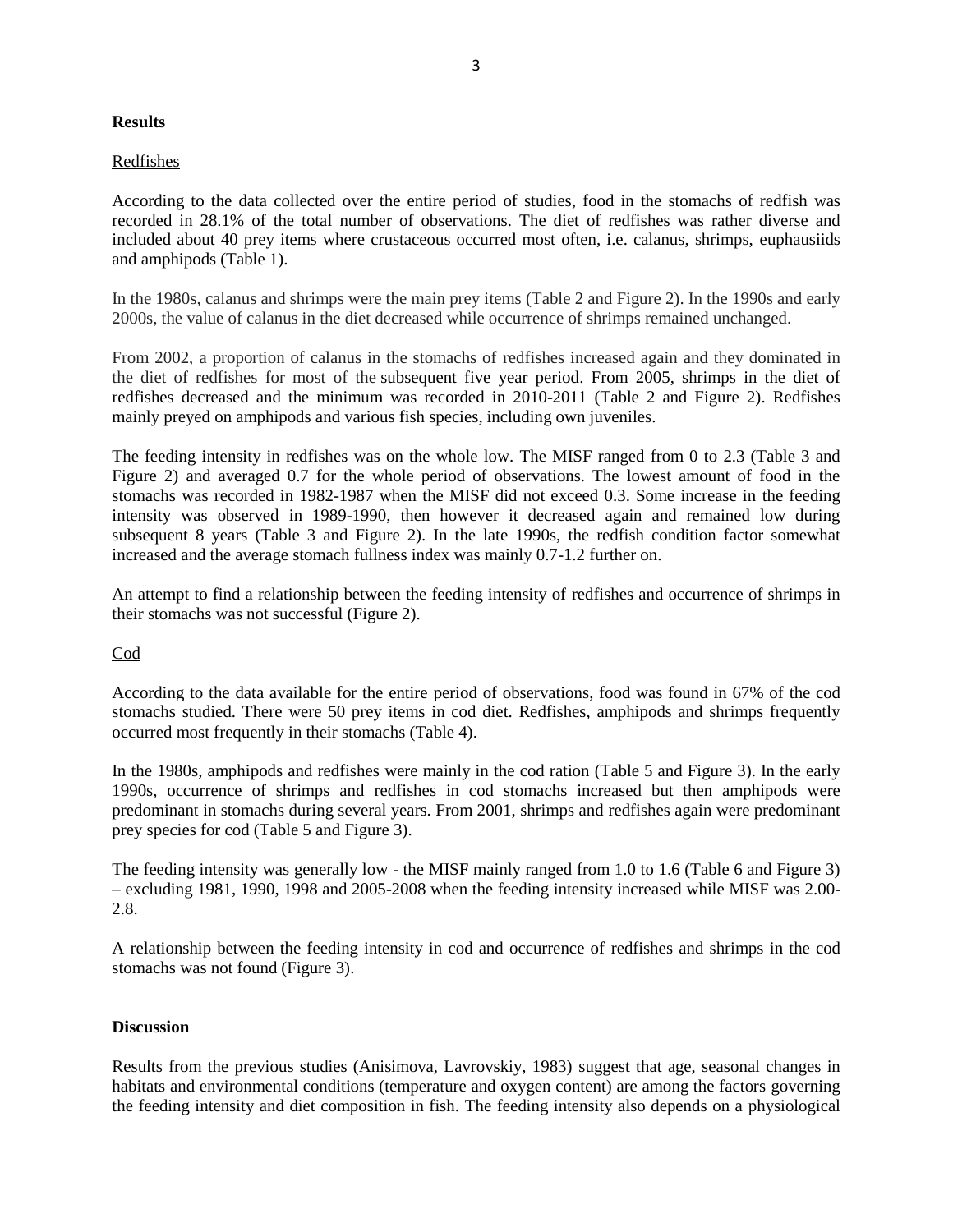condition of fish, a degree of alimentary tract fullness and a quality of food items available. For the reasons given, changes in fish diet do not indicate always changes in the status of food supply.

In addition to natural factors, some subjective circumstances have to be taken into account when studying feeding in fish. Among them, qualification of those specialists who collect primary biological materials and a quality and volume of their work are important.

Thus, results of trophological studies can be influenced by both objective and subjective factors. Credibility of materials on feeding in fish can be therefore provided under the condition of quite large amount and high quality of sampling.

Russia did not conduct trophological studies or conducted limited studies on the Flemish Cap during some years. Therefore, the use of the materials from the studies to investigate a dynamics of the diet of redfishes and cod is associated with certain difficulties. More full and accurate information on the ration of these fish species can be apparently produced by aggregating the primary data from all NAFO Contracting Parties.

The results of this report largely correspond to the relevant data from Russian studies and those conducted by other countries in the 1970-1990s (Konstantinov et al., 1985; Albikovskaya and Gerasimova, 1993; Paz et al., 1993; Casas and Paz, 1994). Some differences found between our data and historical materials were with regard to the occurrence of prey items in stomachs but the trends in interannual variations in the composition of prey items appeared to be similar in all cases.

In the 1980-1990s, according to data from trawl surveys, abundance of redfishes was low but no trend in its fluctuations was observed (NAFO, 2011). Occurrence of shrimps in redfish stomachs during that time ranged largely (Figure 2). In 2005-2007, there was a notable increase in abundance of redfishes accompanied by a decrease in the proportion of shrimps in their diet. From 2007, a sharp decline in abundance of redfishes was recorded while the occurrence of shrimps in redfish stomachs continued decreasing.

After a decade of depression, abundance of cod in 2005-2009 increased constantly (NAFO, 2011). A proportion of redfish increased and occurrence of shrimps decreased in cod diet simultaneously with an increase in the cod stock (Figure 3).

Data from the 1998-2007 surveys suggest that the shrimp stock was high (Casas, 2011). In 2008-2011, abundance of shrimps decreased considerably and reached the minimum over the last 10 years. The decline in the shrimp stock was accompanied by a decreased occurrence of shrimps in redfish and cod stomachs.

## **Conclusions**

- 1. A considerable body of data on the diet of redfishes and cod was collected during Russian studies on the Flemish Cap. However, existing gaps make it difficult to use the data for research.
- 2. Results from the analysis of the Russian data allow to make the following preliminary conclusions:
	- a decrease in the proportion of shrimps in the redfish and cod diet supports the decrease of the shrimp stock during the second half of the 2000s;
	- the dynamics of occurrence of redfishes in cod stomachs is indicative of the increase in redfish stocks during the second half of the 2000s and the decrease over last years;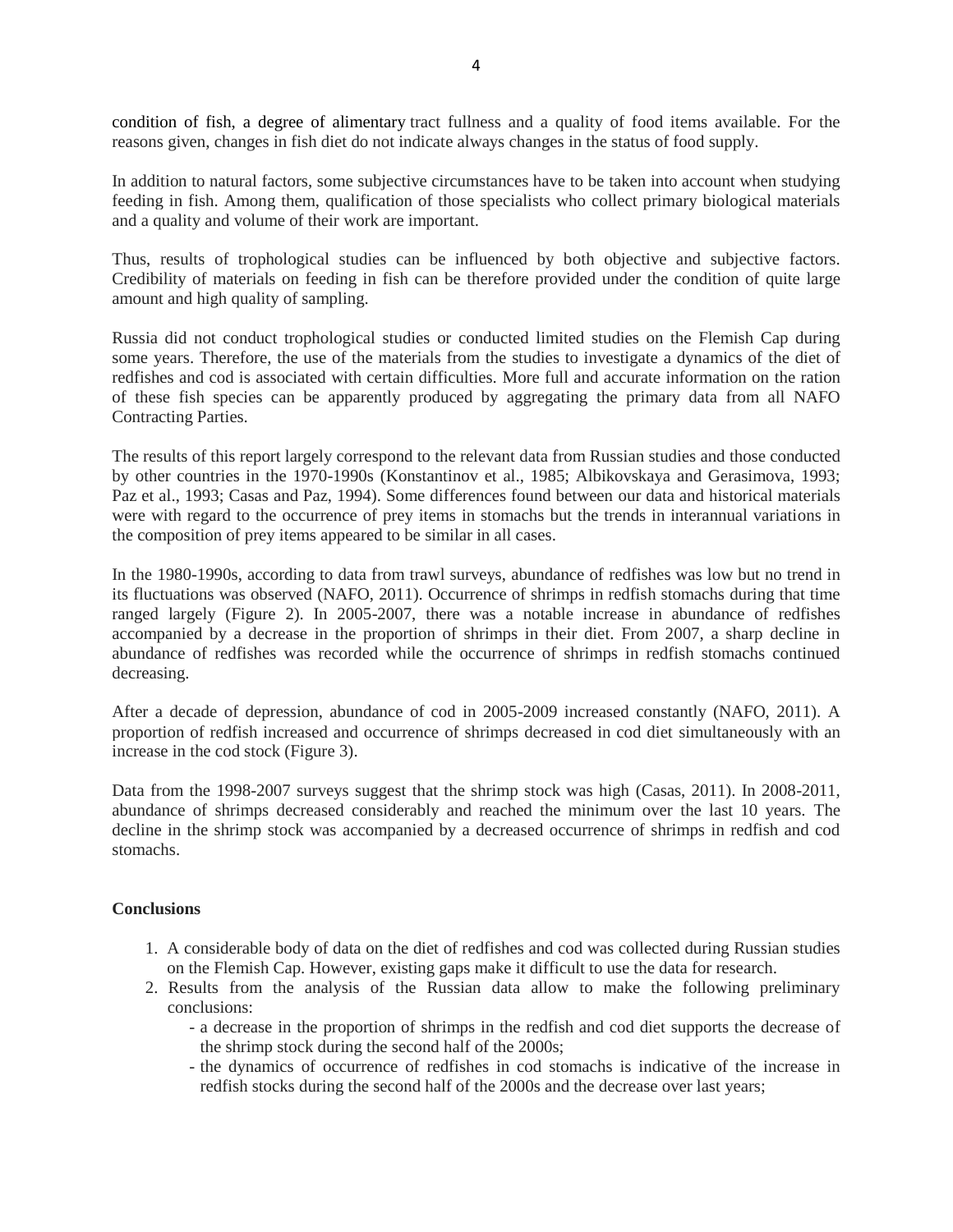- Russian data support the previously suggested hypothesis about the existence of relationships between the stocks of redfishes, cod and shrimps in the Flemish Cap ecosystem.
- 3. To get a comprehensive view of the relationships in the Flemish Cap ecosystem, an analysis of aggregated data from NAFO Contracted Parties having information on the diet of redfishes and cod needs to be undertaken.

#### **References**

Albikovskaya L. K. and O. V. Gerasimova, 1993. Food and Feeding Patterns of Cod (*Gadus morhua* L.) and Beaked Redfish (*Sebastes mentella* Travin) on Flemish Cap. NAFO Sci. Coun. Studies, 19: 31-39.

Anonymous, 1974. Methodic manual for investigation of feeding and alimentary relationship of fish in environment. М., «Nauka» Press, – 254 pp. (in Russian).

Anonymous, 2004. Study of ecosystem in fishery water bodies, collection and processing of information about marine biological resources, techniques and technologies of its development and processing. Issue 1. Instructions and methodic recommendations on the collection and processing of biological information in the seas of the European North and the North Atlantic. Moscow, VNIRO Press, – 300 pp. (in Russian).

Anisimova I.M. and Lavrovskiy V.V. 1983. Ichthyology. " Vyschay sshkola" Press. – 205 pp. (in Russian)

Bulatova, A.Yu. and Chumakov A.D., 1986. USSR trawl surveys in NAFO Subareas 0, 2, 3. NAFO SCR Doc. 86/66, Ser. No. 1183. – 13 pp.

Casas J.M and. J. Paz. 1994. Diet of Flemish cap cad with particular reference to predation on redfish: 1988-1993. NAFO SCR Doc. 94/24, Ser. No. 2390. – 21 pp.

Casas J.M., 2011. Assessment of the International Fishery for Shrimp *(Pandalus borealis)* in Division 3M (Flemish Cap), 1993-2011.

Konstantinov, K. G., T. N. Turuk, and N. V. Plekhanova. 1985. Food links of some fishes and invertebrates on Flemish Cap. NAFO Sci. Coun. Studies, 8: 39–48.

NAFO, 2011. Scientific Council Meeting – 2011, SCS Doc. 11/16. –– 236 pp.

Paz, J. M. Casas, and G. Perez-Gandaras, 1993. The Feeding of Cod (*Gadus morhua*) on Flemish Cap, 1989–90. NAFO Sci. Coun. Studies, 18: 87-90.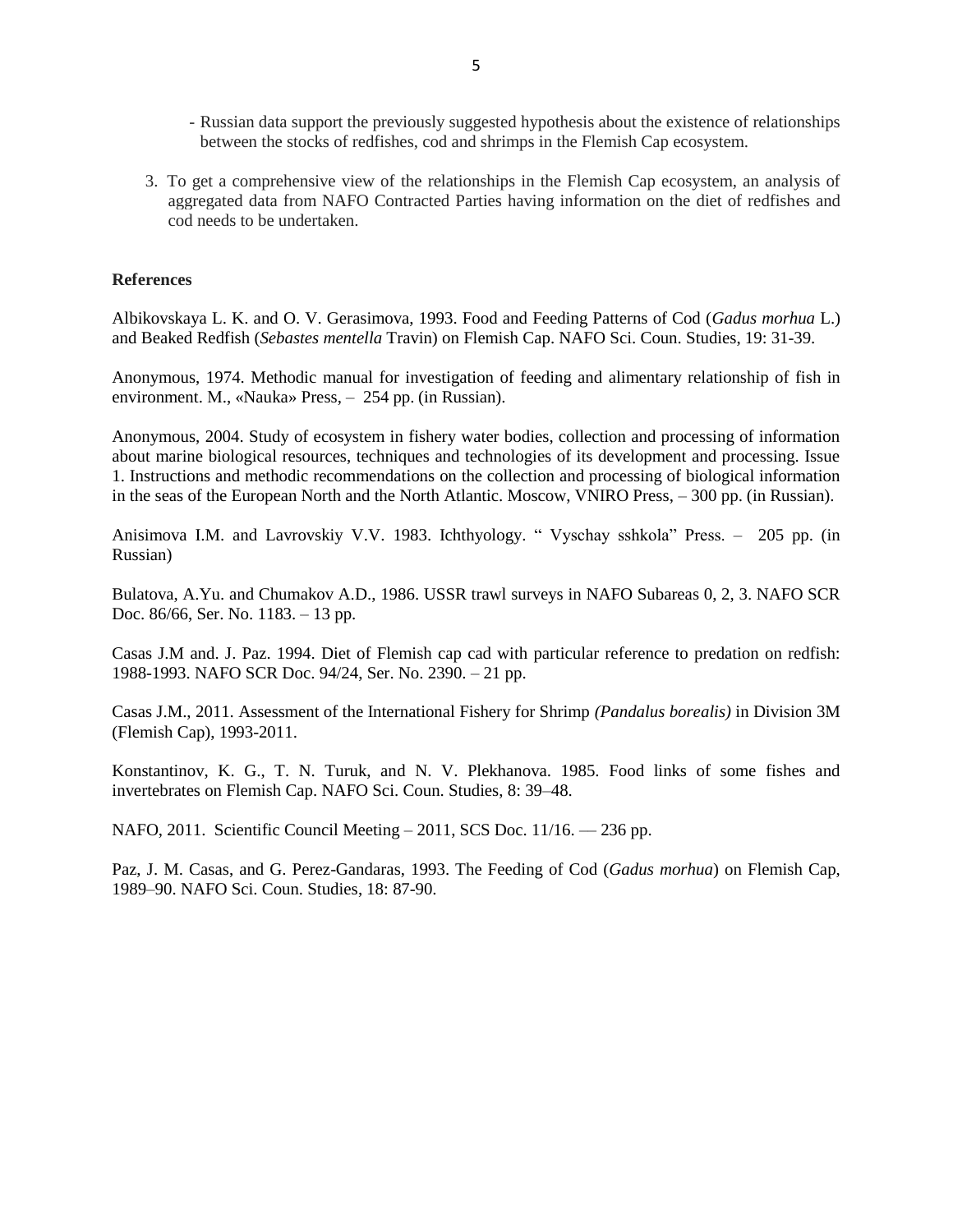# Table 1.

Occurrence of various food objects in Flemish Cap redfish stomachs for 1981-2011

| <b>Components of food</b>             | $\frac{0}{0}$ |
|---------------------------------------|---------------|
| Calanus                               | 27,10         |
| Shrimp                                | 19,90         |
| Euphasiidae                           | 16,02         |
| Amphipods                             | 14,62         |
| Digested food                         | 7,10          |
| Myctophids                            | 4,73          |
| Digested fish                         | 3,92          |
| Arrow worms                           | 2,05          |
| Redfish fry                           | 0,86          |
| Comb jellies                          | 0,57          |
| Gonostomatidae                        | 0,49          |
| Squids                                | 0,36          |
| Mysidae                               | 0,34          |
| Other fish fry                        | 0.34          |
| Ooze                                  | 0,23          |
| Benthic organisms: Actinia, Mollusca, |               |
| <b>Bryozoa</b>                        | 0,18          |
| Pteropods                             | 0,13          |
| Paralepis                             | 0,12          |
| Other fish                            | 0,11          |
| Other plankton                        | 0,10          |
| Pearlsides                            | 0,08          |
| Viperfish                             | 0,06          |
| Crustaceans                           | 0,05          |
| Octopi                                | 0,04          |
| Eels                                  | 0,04          |
| Slender snipe eel                     | 0,04          |
| Grenadiers                            | 0,04          |
| Limacinas                             | 0.03          |
| Worms: Nemertea, Sipuncula            | 0,03          |
| Fish remains (scale, etc.)            | 0,03          |
| Fishery waste                         | 0,03          |
| Fish larvae                           | 0,02          |
| Cod fry                               | 0,02          |
| American plaice                       | 0,02          |
| Pycnogonids                           | 0.01          |
| Polychaetes                           | 0.01          |
| <b>Total stomachs</b>                 | 37828         |
| <b>Total stomachs containing food</b> | 13405         |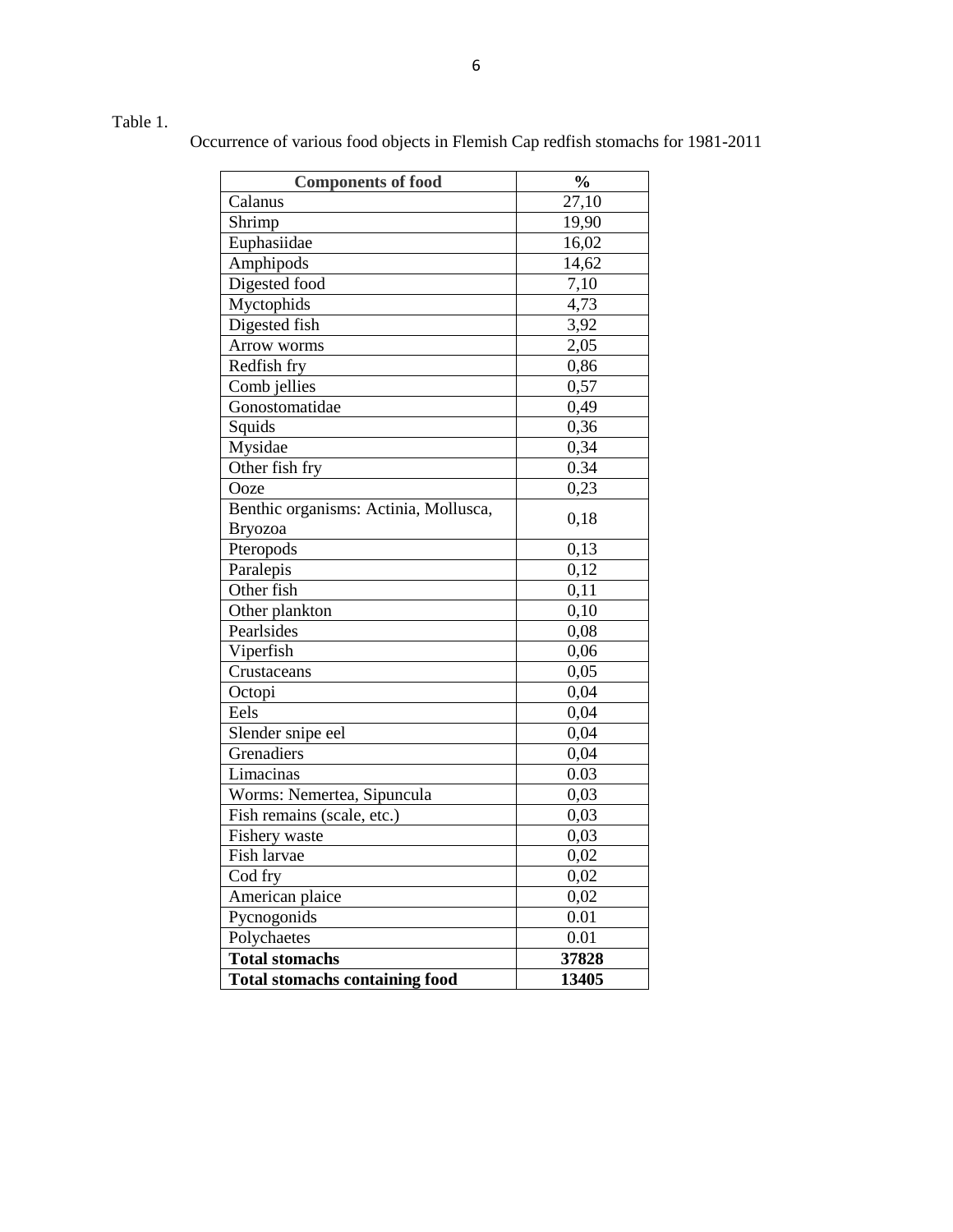Table 2.

## Occurrence of various food objects in Flemish Cap redfish stomachs on year-by-year basis, %

| Year | Shrimp            | Euphasiid<br>ae  | Amphipo<br>ds  | Calan<br>us | Ancho<br>vies     | Arrow<br>worm<br>${\bf S}$ | Dig.<br>food | Dig.<br>fish | Redfish<br>fry | Comb<br>jellies | Others           | Total                 |
|------|-------------------|------------------|----------------|-------------|-------------------|----------------------------|--------------|--------------|----------------|-----------------|------------------|-----------------------|
| 1981 | 3,7               | 5,3              | 23,8           | 44,6        | 2,0               | 14,6                       | 1,7          |              | 1,0            |                 | 3,3              | 1028                  |
| 1982 | 12,0              | 9,0              | 20,5           | 39,3        | 4,8               | 1,6                        | 1,0          | 6            | 2,4            |                 | 4,4              | 4352                  |
| 1983 | 50,1              | 0,9              | 8,6            | 13,1        | 14,5              |                            | 2,2          | 2,8          | 3,1            |                 | 4,7              | 2232                  |
| 1984 | 33,8              | 1,3              | 7,5            | 16,3        | 1,3               |                            | 3,8          | 17,5         | 8,8            |                 | 9,7              | 1344                  |
| 1985 | 15,3              |                  | 8,9            | 50,8        | 1.7               | 6,7                        |              | 16,6         |                |                 |                  | 568                   |
| 1986 |                   |                  |                |             | No data available |                            |              |              |                |                 |                  | 532                   |
| 1987 | No data available |                  |                |             |                   |                            |              |              |                | 828             |                  |                       |
| 1988 |                   | $2,\overline{5}$ | 17,9           | 40,5        |                   | 38,1                       |              |              |                |                 | 1,0              | $77\,$                |
| 1989 | 1,9               | 3,3              | 16,6           | 51,2        | 2,8               |                            | 19,0         | 3,3          |                | 10,0            | 1,9              | 552                   |
| 1990 | 4,0               | 5,4              | 27,4           | 47,9        |                   | 4,4                        | 9,4          | 1,2          |                |                 | 0,3              | 583                   |
| 1991 | 38,5              |                  | 15,5           |             |                   |                            |              | 45,5         |                |                 | 0,5              | 426                   |
| 1992 | No data available |                  |                |             |                   |                            |              |              |                |                 | $\overline{517}$ |                       |
| 1993 | No data available |                  |                |             |                   |                            |              |              |                |                 |                  |                       |
| 1994 |                   |                  |                |             |                   | No data available          |              |              |                |                 |                  |                       |
| 1995 | 21,7              | 26,4             | 23,6           | 7,6         |                   |                            | 1,0          | 7,6          |                | 1,9             | 10,2             | 391                   |
| 1996 | 47,5              | 2,5              | 10             | 2,5         |                   | 10                         | 15           | 5,0          |                | 2,5             | 5,0              | 490                   |
| 1997 |                   |                  |                |             | No data available |                            |              |              |                |                 |                  |                       |
| 1998 | 50                |                  |                |             |                   |                            | 50           |              |                |                 |                  | $\boldsymbol{\delta}$ |
| 1999 | 52,5              | 2,5              |                | 16,5        |                   |                            | 17,1         | 7,0          |                |                 | 4,4              | 498                   |
| 2000 | 36,2              | 10,6             | 16,8           | 7,8         |                   |                            | 3,9          | 21,6         |                |                 | 10,9             | 1246                  |
| 2001 | 37,6              | 13,8             | 4,3            | 6,3         | 14,8              |                            | 9,8          | 6,2          |                |                 | 7,2              | 2257                  |
| 2002 | 16,6              | 21               | 10,0           | 18,2        |                   |                            | 25,6         | 3,6          |                |                 | 5,0              | 4023                  |
| 2003 | 15,2              | $\overline{7}$   | 11             | 59,5        | 3,3               |                            | 3,3          |              |                |                 | 0,7              | 237                   |
| 2004 | 57,1              |                  |                |             |                   |                            | 14,3         | 28,6         |                |                 |                  | 42                    |
| 2005 | 25,5              | 19,2             | 18,1           | 6,4         | 13,1              | 7,1                        |              | 4,8          |                |                 | 5,8              | 4051                  |
| 2006 | 17,4              | 6,9              | 15,1           | 44,4        |                   | 1,7                        | 10,4         |              | 0,8            |                 | 3,3              | 2454                  |
| 2007 | 33,8              | 6,1              | $\overline{9}$ | 30,4        | 7,8               | 1,3                        | 3,0          | 5,4          | 1,0            |                 | 2,2              | 2908                  |
| 2008 | 11,4              | 30,0             | 17,2           | 36,6        |                   |                            |              | 1,8          |                |                 | 3,0              | 5858                  |
| 2009 |                   |                  |                |             |                   | No data available          |              |              |                |                 |                  |                       |
| 2010 | 10,0              |                  | 41,7           | 13,3        |                   | 10                         |              | 23,3         | 1,7            |                 |                  | 195                   |
| 2011 | 14,3              |                  | 31,5           |             |                   |                            | 14,1         | 23,9         |                | 13,0            | 3,2              | 131                   |

Note: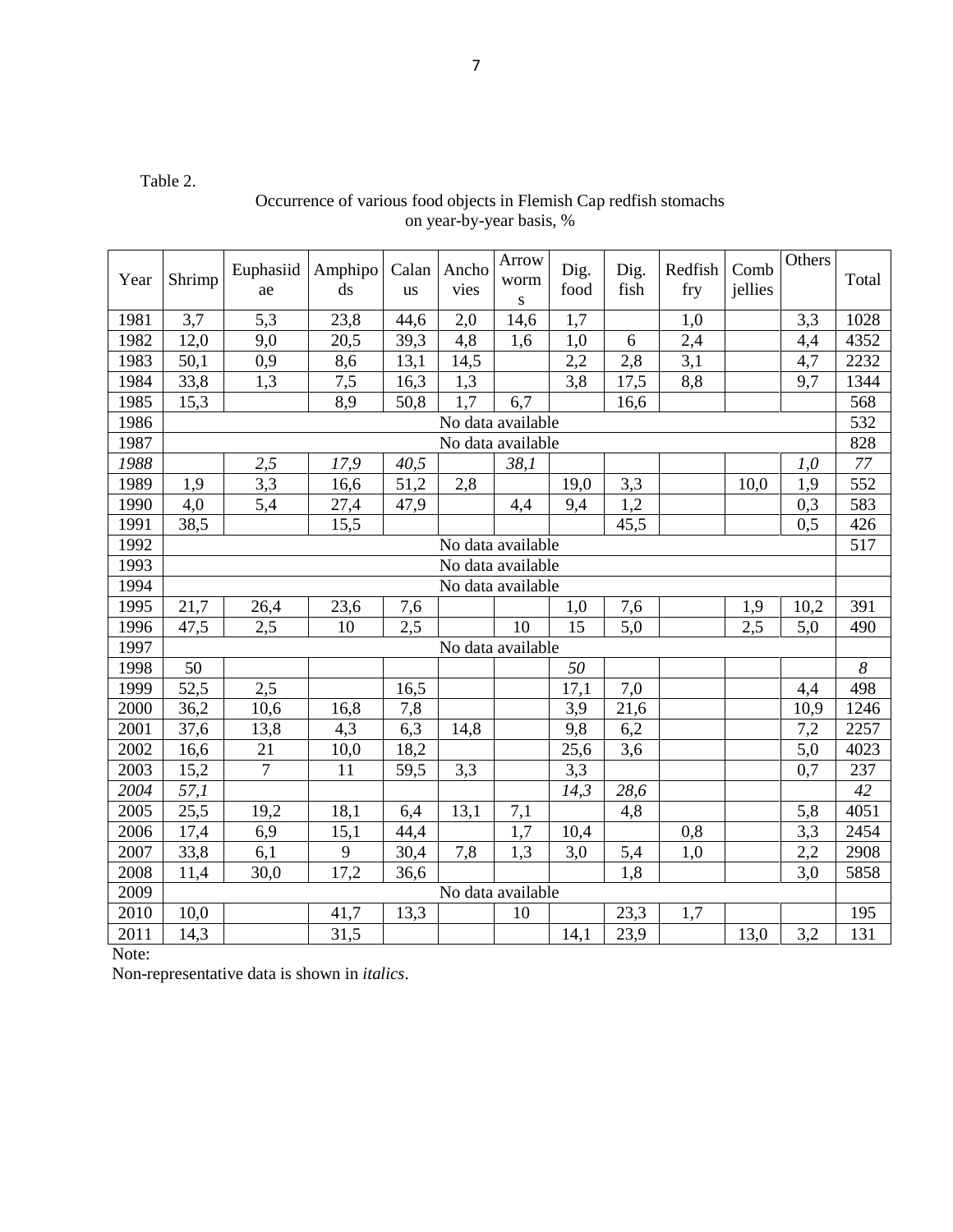Table 3.

Intensity of redfish feeding on the Flemish Cap in 1981-2011

| Year         |                   |                 |                   |                |                |                          | Total | <b>MISF</b>    |  |  |
|--------------|-------------------|-----------------|-------------------|----------------|----------------|--------------------------|-------|----------------|--|--|
|              | $\boldsymbol{0}$  | 1               | $\overline{2}$    | 3              | $\overline{4}$ | 5                        |       |                |  |  |
| 1981         | 608               | 101             | 191               | 109            | 19             | 28                       | 1028  | 0,9            |  |  |
| 1982         | 3513              | 443             | 280               | 95             | 21             | 31                       | 4352  | 0,3            |  |  |
| 1983         | 1887              | 103             | 134               | 82             | 26             | 14                       | 2232  | 0,3            |  |  |
| 1984         | 1275              | 14              | 20                | 24             | 11             | 572                      | 1344  | 0,1            |  |  |
| 1985         | 526               | $\overline{4}$  | 10                | 17             | 11             | $\tau$                   | 568   | 0,2            |  |  |
| 1986         | 484               | 12              | 9                 | $\overline{7}$ | 20             | $\overline{\phantom{a}}$ | 532   | 0.2            |  |  |
| 1987         | 826               | $\overline{2}$  |                   |                |                | 17                       | 828   | $\overline{0}$ |  |  |
| 1988         | 17                | 23              | 27                | 9              | $\mathcal{I}$  | 16                       | 77    | 1,4            |  |  |
| 1989         | 356               | 81              | 86                | 24             | 5              |                          | 552   | 0,6            |  |  |
| 1990         | 307               | 115             | 93                | 58             | 10             | $\overline{2}$           | 583   | 0,9            |  |  |
| 1991         | 414               | $\overline{2}$  | 6                 | $\overline{2}$ | $\overline{2}$ | $\overline{\phantom{a}}$ | 426   | 0,1            |  |  |
| 1992         | 517               |                 |                   |                |                |                          | 517   | $\Omega$       |  |  |
| 1993         |                   |                 |                   |                |                |                          |       |                |  |  |
| 1994         |                   |                 |                   |                |                |                          |       |                |  |  |
| 1995         | 316               | 25              | 26                | 13             | 11             |                          | 391   | 0,4            |  |  |
| 1996         | 453               | 22              | 9                 | 3              | 3              | 134                      | 490   | 0,1            |  |  |
| 1997         |                   |                 | No data available |                |                |                          |       |                |  |  |
| 1998         | 6                 |                 |                   | 2              | 11             |                          | 8     | 1,0            |  |  |
| 1999         | 361               | 48              | 31                | 17             | 41             | 177                      | 498   | 0,7            |  |  |
| 2000         | 687               | 63              | 263               | 187            | 46             | 547                      | 1246  | 1,1            |  |  |
| 2001         | 1582              | 318             | 195               | 81             | 81             | 1766                     | 2257  | 0,6            |  |  |
| 2002         | 1613              | 799             | 809               | 633            | 169            | 1278                     | 4023  | 1,2            |  |  |
| 2003         | 38                | 20              | 58                | 65             | 56             | 24                       | 237   | 2,3            |  |  |
| 2004         | 35                | $\overline{2}$  | $\overline{2}$    | $\mathfrak{Z}$ |                | 58                       | 42    | 0,4            |  |  |
| 2005         | 2805              | 276             | 470               | 284            | 216            | 916                      | 4051  | 0,7            |  |  |
| 2006         | 1368              | 374             | 379               | 158            | 175            | 1404                     | 2454  | 0,9            |  |  |
| 2007         | 1532              | 193             | 494               | 332            | 357            | 304                      | 2908  | 1,2            |  |  |
| 2008         | 2686              | 979             | 1658              | 401            | 134            | 2490                     | 5858  | 1.0            |  |  |
| 2009         | No data available |                 |                   |                |                |                          |       |                |  |  |
| 2010         | 135               | 10              | 35                | 8              | $\tau$         | 162                      | 195   | 0,7            |  |  |
| 2011         | 76                | $\overline{22}$ | 18                | 13             | $\overline{2}$ | 167                      | 131   | 0,8            |  |  |
| <b>Total</b> | 24423             | 4051            | 5303              | 2625           | 1426           | 10125                    | 37828 | 0,7            |  |  |

Note: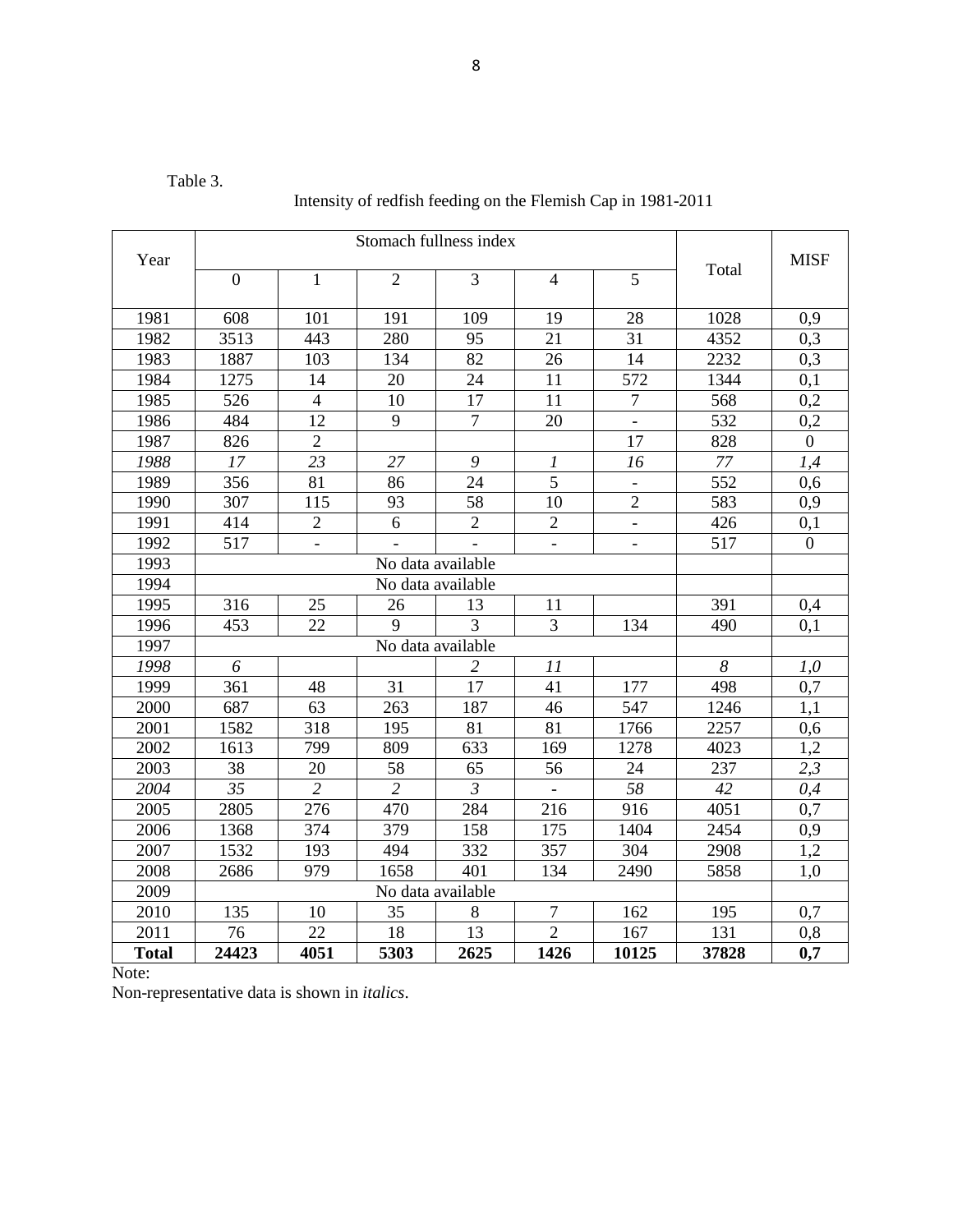| <b>Components of food</b>                     | $\frac{0}{0}$ |
|-----------------------------------------------|---------------|
| Amphipods                                     | 29,21         |
| Redfishes                                     | 28,15         |
| $\overline{\text{Shrimp}}$                    | 16,20         |
| Digested fish                                 | 11,70         |
| Euphausiidae                                  | 2,50          |
| Comb jellies                                  | 2,34          |
| Digested food                                 | 1,60          |
| Calanus                                       | 1.03          |
| Arrow worms                                   | $1.00\,$      |
| Squids                                        | 0,81          |
| Cod fry                                       | 0,75          |
| Ophiuroids                                    | 0.65          |
| Myctophids                                    | 0,60          |
| Stones, sand, silt, ground                    | 0,54          |
| Jellyfish                                     | 0,53          |
| Other fish                                    | 0,48          |
| Fishery waste                                 | 0,48          |
| Polychaetes                                   | 0,43          |
| Viperfish                                     | 0,40          |
| Worms: Nemertea, Sipuncula                    | 0,21          |
| Myctophids                                    | 0.20          |
| Benthic organisms: Actinia, Mollusca, Bryozoa | 0,20          |
| Lumpenus                                      | 0,20          |
| Lycodes                                       | 0,15          |
| Roughhead grenadier                           | 0,15          |
| Slender snipe eel                             | 0,14          |
| Crabs                                         | 0,12          |
| Fish remains (scale, etc.)                    | 0,11          |
| Mysidae                                       | 0,11          |
| Gastropods                                    | 0.10          |
| Demersal crustaceans: decapods, anisopods     | 0,10          |
| Paralepis                                     | 0,10          |
| Macruridae                                    | 0,07          |
| Ooze                                          | 0,07          |
| Spider crabs                                  | 0,05          |
| Hermit crabs                                  | 0,05          |
| Hakes                                         | 0,05          |
| Marlin-spike grenadier                        | 0,04          |
| Octopuses                                     | 0.04          |
| Fish larvae                                   | 0,04          |
| Pearlsides                                    | 0.03          |
| Other fish fry                                | 0,03          |
| American plaice                               | 0,03          |
| Sea urchins                                   | 0,03          |
| Fish eggs                                     | 0,02          |
| Capelin                                       | 0,02          |
| Isopods                                       | 0,01          |
| <b>Total stomachs</b>                         | 12230         |
| <b>Total stomachs containing food</b>         | 8574          |

Table 4. Occurrence of various food objects in Flemish Cap cod stomachs for 1981-2011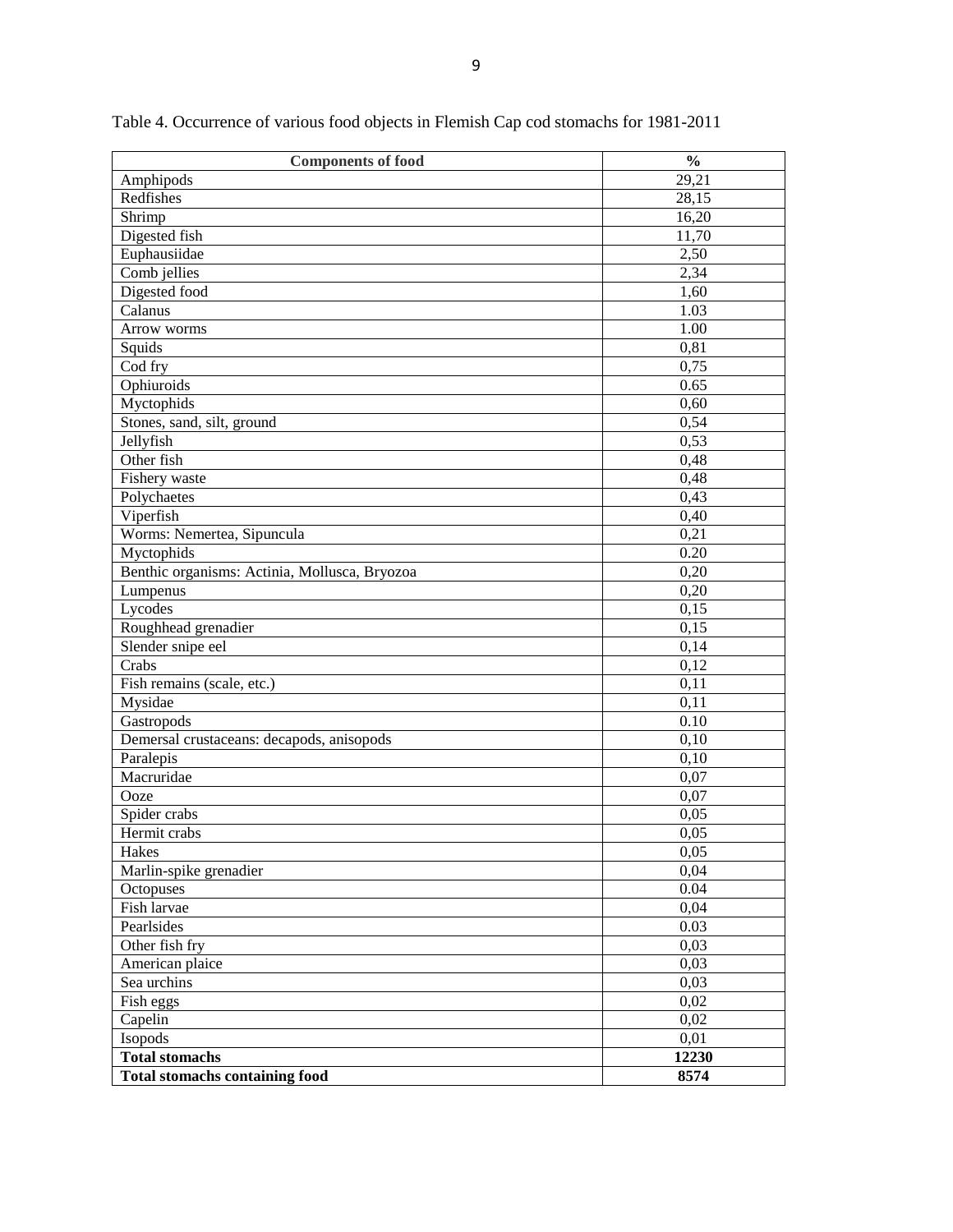| able |
|------|
|------|

Occurrence of various food objects in Flemish Cap cod stomachs on year-by-year basis, %

| Year | Shrimp            | Redfish Hakes     |                   | Dig.             | Fishery          | Dig.             | Myctop Amphi      |                   | Comb             | Cod fry | Euphasii         | Others           | Total            |
|------|-------------------|-------------------|-------------------|------------------|------------------|------------------|-------------------|-------------------|------------------|---------|------------------|------------------|------------------|
|      |                   |                   |                   | fish             | waste            | food             | hids              | pods              | jellies          |         | dae              |                  |                  |
| 1981 | 7,8               | 24,7              |                   | 5,7              |                  |                  |                   | 42,5              | 6,3              |         | 1,8              | 11,2             | 710              |
| 1982 | 9,8               | 26,8              |                   | $\overline{5,8}$ |                  |                  |                   | 45,4              | 5,8              | 2,5     | 0,1              | 3,8              | 1712             |
| 1983 | 21,2              | 60,4              |                   | 2,0              |                  |                  |                   | $\overline{5,6}$  | 1,2              | 1,0     | 0,5              | $\overline{8,1}$ | 1034             |
| 1984 | 8,3               | 32,1              |                   | 39,0             |                  |                  |                   | 2,5               | $\overline{1,0}$ | 0,4     | 5,4              | 11,3             | 1259             |
| 1985 |                   | No data available |                   |                  |                  |                  |                   |                   |                  |         | 437              |                  |                  |
| 1986 | 5,0               | 7,3               |                   | 8,9              |                  |                  |                   | 69,2              |                  |         | 0,7              | 9,6              | 494              |
| 1987 | $\overline{3,0}$  | 12,9              |                   | 9,0              |                  |                  |                   | 36,9              | 10,3             | 12,0    | 6,0              | 9,9              | 484              |
| 1988 | 1,7               | 18,4              |                   | 4,7              |                  | 2,1              | 0,3               | $\overline{55,7}$ | 6,1              | 0,8     | $2,0$            | 8,2              | 355              |
| 1989 | $\overline{2,6}$  | 3,5               |                   | 2,8              |                  |                  |                   | 77,1              | 5,4              |         | $\overline{1,5}$ | $\overline{7,1}$ | 1465             |
| 1990 | 2,4               | 1,3               |                   | 1,9              |                  | 10,1             | 2,9               | 72,2              |                  |         | 1,1              | 9,2              | 423              |
| 1991 | 26,8              | $\overline{27,3}$ |                   | 12,6             |                  |                  | 1,5               | 13,7              |                  |         | 3,5              | 14,6             | 297              |
| 1992 | 28,4              | $\overline{25,5}$ |                   | $\overline{2,0}$ |                  | 11,8             |                   | 17,6              |                  | 1,0     | 2,0              | 11,7             | 138              |
| 1994 |                   | No data available |                   |                  |                  |                  |                   |                   |                  |         |                  |                  |                  |
| 1995 |                   |                   | No data available |                  |                  |                  |                   |                   |                  |         |                  |                  |                  |
| 1995 | 7,2               |                   |                   | 6,3              |                  | 15,7             | 0,9               | 33,9              | 0,9              | 0,3     | 23,5             | 11,3             | 302              |
| 1996 | $\overline{37,1}$ | 2,9               |                   | 19,6             |                  | $\overline{5,7}$ |                   | 14,3              | 1,4              |         | 7,1              | 11,9             | $\overline{115}$ |
| 1997 |                   |                   |                   |                  |                  |                  | No data available |                   |                  |         |                  |                  |                  |
| 1998 | 17,8              | 1,0               |                   | 21,2             |                  | 1,0              |                   | 35,1              |                  |         | 13,0             | 10,9             | 128              |
| 1999 |                   |                   | No data available |                  |                  |                  |                   |                   |                  |         |                  |                  |                  |
| 2000 |                   |                   |                   |                  |                  |                  | No data available |                   |                  |         |                  |                  |                  |
| 2001 | $\overline{55,3}$ | 10,5              |                   | 23,7             |                  | 5,3              |                   | 2,6               |                  |         |                  | 2,6              | 45               |
| 2002 | 19,5              | 23,4              | 0,5               | 40,7             |                  | 1,0              | 1,5               | 3,4               |                  |         | 0,5              | 9,5              | 143              |
| 2003 |                   |                   |                   |                  |                  |                  | No data available |                   |                  |         |                  |                  |                  |
| 2004 |                   |                   |                   |                  |                  |                  | No data available |                   |                  |         |                  |                  |                  |
| 2005 | 42,1              | 31,6              | 7,9               | 13,2             |                  |                  |                   |                   |                  |         |                  | 5,2              | 30               |
| 2006 | 42,2              | 39,9              | 0,3               | 11,1             | 0,3              |                  | 0,3               | 0,8               |                  |         |                  | 5,4              | $\overline{350}$ |
| 2007 | 40,7              | 34,0              |                   | 4,1              | 6,6              | 0,4              |                   | 0,4               |                  |         | 0,6              | 13,2             | 412              |
| 2008 | $\overline{26,8}$ | 46,9              |                   | 22,6             | $\overline{0,8}$ |                  |                   | $\overline{0,6}$  |                  |         | $\overline{0,2}$ | 2,7              | 1637             |
| 2009 |                   |                   |                   |                  |                  |                  | No data available |                   |                  |         |                  |                  |                  |
| 2010 |                   | 45,0              | 5,0               | 45,0             |                  |                  |                   |                   |                  |         |                  | 5,0              | $\overline{28}$  |
| 2011 | 18,5              | 9,2               |                   | 29,7             | 0,4              |                  | 13,7              | 10,8              | 1,6              |         | 2,8              | 13,0             | 232              |

Note: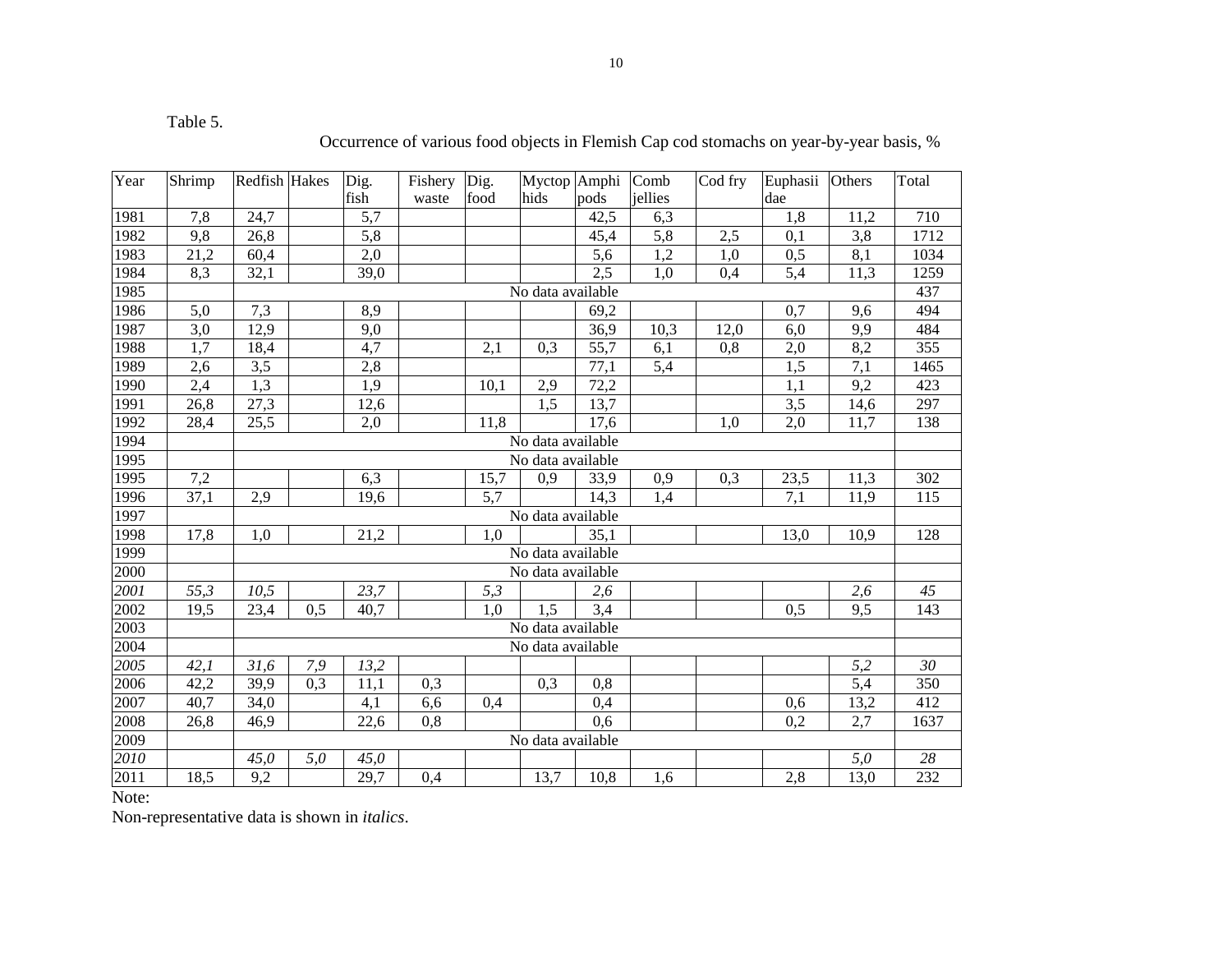Intensity of cod feeding on the Flemish Cap in 1981-2011

|              |                |                   | Stomach fullness index | Total                     | <b>MISF</b>       |                  |       |                  |  |  |  |  |
|--------------|----------------|-------------------|------------------------|---------------------------|-------------------|------------------|-------|------------------|--|--|--|--|
| Year         | $\overline{0}$ | $\mathbf{1}$      | $\overline{2}$         | 3                         | $\overline{4}$    | 5                |       |                  |  |  |  |  |
| 1981         | 133            | 68                | 245                    | 217                       | 47                | $\overline{3}$   | 710   | 2,0              |  |  |  |  |
| 1982         | 680            | 153               | 368                    | 326                       | 185               | 5                | 1712  | 1.5              |  |  |  |  |
| 1983         | 319            | 133               | 280                    | 196                       | 106               | $\overline{0}$   | 1034  | 1,6              |  |  |  |  |
| 1984         | 516            | 230               | 188                    | 172                       | 153               | 16               | 1259  | 1,4              |  |  |  |  |
| 1985         | 263            | 35                | 49                     | 46                        | 44                | $\boldsymbol{0}$ | 437   | 1,0              |  |  |  |  |
| 1986         | 215            | 44                | 86                     | 77                        | 72                | $\boldsymbol{0}$ | 494   | 1,5              |  |  |  |  |
| 1987         | 290            | 21                | 69                     | 64                        | 40                | $\overline{0}$   | 484   | 1,1              |  |  |  |  |
| 1988         | 66             | 49                | 129                    | 66                        | 45                | $\boldsymbol{0}$ | 355   | 1.9              |  |  |  |  |
| 1989         | 321            | 333               | 528                    | 226                       | 57                | $\mathbf{1}$     | 1465  | 1,6              |  |  |  |  |
| 1990         | 45             | 67                | 118                    | 97                        | 96                | $\overline{0}$   | 423   | 2,3              |  |  |  |  |
| 1991         | 154            | 31                | 50                     | 34                        | 28                | $\boldsymbol{0}$ | 297   | 1,2              |  |  |  |  |
| 1992         | 49             | 28                | 30                     | 20                        | 11                | $\Omega$         | 138   | 1,4              |  |  |  |  |
| 1993         |                |                   | No data available      |                           |                   |                  |       |                  |  |  |  |  |
| 1994         |                | No data available |                        |                           |                   |                  |       |                  |  |  |  |  |
| 1995         | 105            | 79                | 67                     | 32                        | 19                | $\overline{0}$   | 302   | 1,3              |  |  |  |  |
| 1996         | 64             | 32                | 10                     | $\overline{3}$            | 6                 | $\overline{2}$   | 115   | 0,7              |  |  |  |  |
| 1997         |                |                   | No data available      |                           |                   |                  |       |                  |  |  |  |  |
| 1998         | 12             | 19                | 26                     | 34                        | 37                | 5                | 128   | 2,5              |  |  |  |  |
| 1999         |                |                   |                        |                           | No data available |                  |       |                  |  |  |  |  |
| 2000         |                |                   |                        |                           | No data available |                  |       |                  |  |  |  |  |
| 2001         | 13             | 5                 | 14                     | 11                        | $\overline{2}$    | $\theta$         | 45    | 1,6              |  |  |  |  |
| 2002         | 6              | 12                | 26                     | 62                        | $\overline{37}$   | $\mathbf{1}$     | 143   | $2,\overline{8}$ |  |  |  |  |
| 2003         |                |                   |                        |                           | No data available |                  |       |                  |  |  |  |  |
| 2004         |                |                   |                        |                           | No data available |                  |       |                  |  |  |  |  |
| 2005         | $\mathfrak{Z}$ | $\boldsymbol{l}$  | 6                      | 10                        | 10                | $\theta$         | 30    | 2,8              |  |  |  |  |
| 2006         | 21             | 24                | 93                     | 100                       | 112               | $\boldsymbol{0}$ | 350   | 2,7              |  |  |  |  |
| 2007         | 31             | 15                | 131                    | 151                       | 84                | $\overline{4}$   | 412   | 2,6              |  |  |  |  |
| 2008         | 288            | 186               | 660                    | 197                       | 306               | 34               | 1637  | 2,0              |  |  |  |  |
| 2009         |                |                   |                        |                           | No data available |                  |       |                  |  |  |  |  |
| 2010         | 8              | $\mathcal{I}$     | 14                     | $\overline{\mathfrak{z}}$ | 2                 | $\theta$         | 28    | 1,6              |  |  |  |  |
| 2011         | 54             | 32                | 63                     | 52                        | 31                | 14               | 232   | 1,9              |  |  |  |  |
| <b>Total</b> | 3656           | 1598              | 3250                   | 2196                      | 1530              | 85               | 12230 | 1,7              |  |  |  |  |

Note: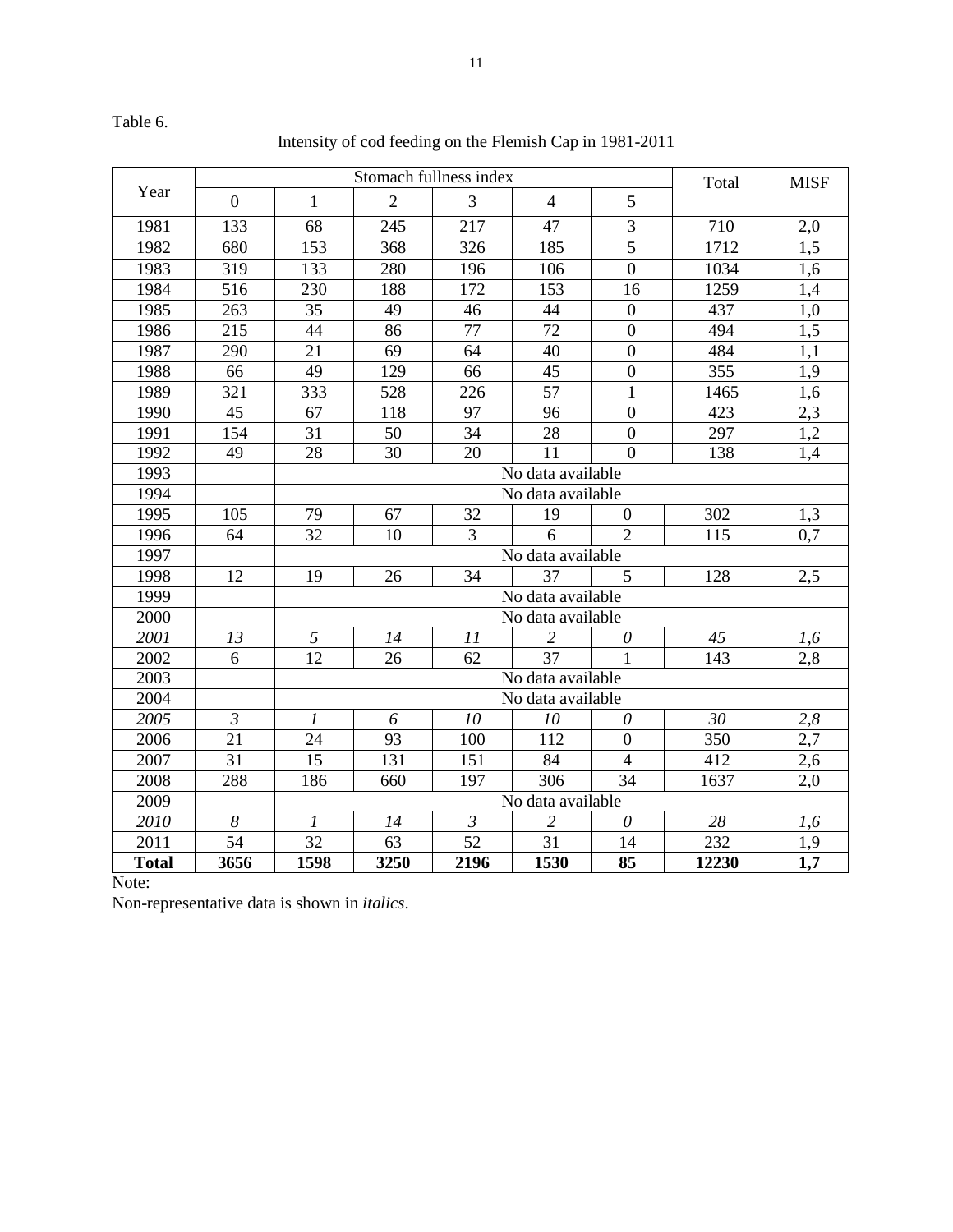